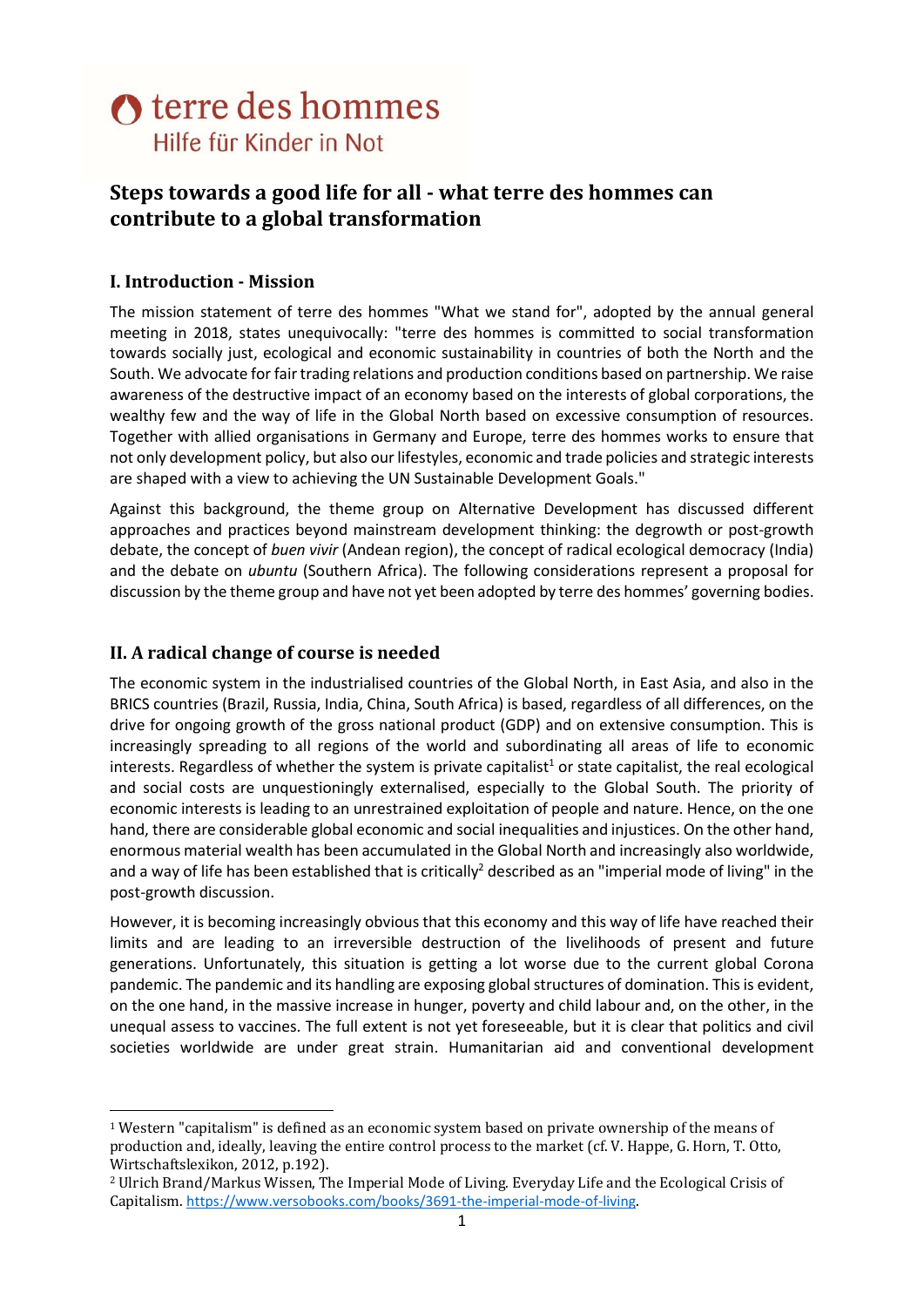cooperation will not be able to remedy these injustices. This means that tdh's project work is also facing new challenges.

This being so, a change of course is indispensable − away from the prevailing growth paradigm and from an economic system that is one-sidedly oriented towards profit and excessive consumption. But what can and should another, more humane and environmentally friendly path look like?

#### Overcoming the drive to grow: growing differently!

In view of the immense threats to humans and nature, a global ecological, economic and social transformation both urgent and necessary. This can only be realised through a new concept of growth beyond the capitalist growth logic whose economic calculus is corroding many areas of society. It must be replaced by an economic system oriented towards the needs of people and nature, focusing on satisfying the basic physical and social needs of all people and overcoming the exploitation of people and nature. Political, economic and individual action must be oriented towards sustainable goals.

Even if the development of alternative economic approaches is not one of terre des hommes' tasks according to its statutes, we must actively engage with alternative approaches. This is because the reality of life and the future chances of millions of children and young people are massively impaired by the effects of the prevailing economic system.

#### Strengthening civil society through transformative education

The transformation process can only succeed with the support of a broad majority. A socio-ecological transformation needs strong civil societies. For this, people need to acquire new ways of thinking oriented towards the common good as well as the ability to help shape processes of social change.

Transformative education plays a key role – i.e. a critical and emancipatory approach to education that goes beyond imparting knowledge about sustainability and aims at changing individual attitudes and behaviour. People reflect on their own involvement in power and dominance relations in order to develop collective options for action to change hegemonic structures in participatory learning processes. Experiences of their own agency, which young people gain for example in projects of NGOs like tdh, can motivate them to work in civil society contexts as "agents for change"− for global transformation.

# Defending democratic values against populism and shrinking spaces

Around the world, populist movements and parties are fascinating more and more people with simple answers to complex challenges. Populists are stirring up fears and prejudices, defaming and discriminating against minorities. Civil society movements are therefore faced with the task of countering these growing populist currents with positive civilisational change. They must be guided by human rights and verified knowledge and have the ability to distinguish interest-driven false reports from fact-based findings. They have to create spaces to deal with fears and complex contexts and to discuss different views.

Unfortunately, the scope of action for human rights-oriented civil society groups is becoming more and more limited worldwide. Spaces for action are shrinking not only in authoritarian countries, but increasingly also in established democracies. In the fight against state repression, development policy organisations such as terre des hommes and its partners must form regional and global networks in order, at the political and legal level, to stand up in solidarity for the protection of civil society spaces for action.

# III. Core elements of a sustainable world from the angle of terre des hommes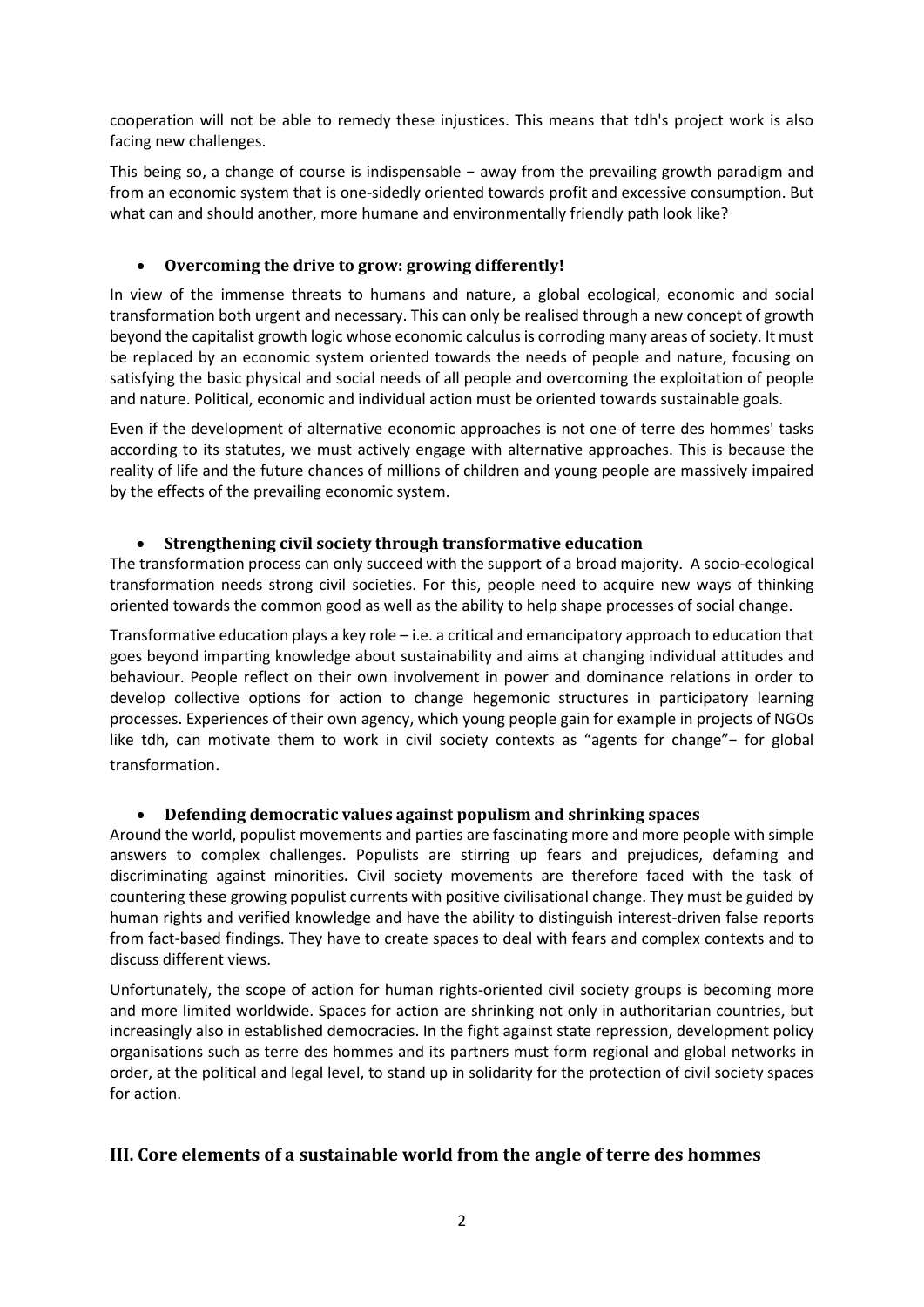As mentioned at the beginning, the Alternative Development theme group has evaluated various "alternative" approaches to "development" from the North and the South that are fundamentally different from the currently prevailing growth and prosperity model. These cannot be presented here, but what they all have in common is that they strictly reject capitalist economies of any kind and an economy and life based on a use-oriented relationship to the earth, to life and to "nature". Beyond all the differences that exist between these approaches, we have worked out "core elements" that can serve as signposts for a fundamentally different understanding of development.

These core elements describe the goals to strive for or the framework of a partnership-based, global cooperation beyond the usual development thinking. At the same time, they are roadmaps and serve to steer the process of change towards these goals.

#### a) Ecological integrity and intergenerational justice

This means that the carrying capacity of the Earth's ecosystem, the natural cycles and biological diversity must be preserved. We must minimise or compensate for negative human interventions, recognising that "nature" is not only the basis of life for us humans − "nature" and all species also have their own value and need to be protected accordingly. Since there are permanent conflicts of objectives, binding minimum ecological standards and sanctions must be adopted worldwide.

Only in this way can the existing ecological resources be preserved to the extent that the livelihoods of future generations are not endangered. If ecological integrity is to be preserved in the long term, it must be the yardstick for all political and economic action. This also applies to every individual.

#### b) Economic justice

The Alternative Development theme group understands this to mean that all people can satisfy their basic needs and develop their abilities and potential in accordance with the equal dignity common to all human beings. The global, inter-societal relations of inequality, and the unequal relations within the poorer countries of the world, prevent each state from providing all their inhabitants with sufficient services of general interest, along with the corresponding infrastructure. In order to change this globally unequal distribution of economic opportunities, ways must be found to change trade, economic and social policies such that the present structurally unjust economic and trade relations are developed into fair partnerships, founded on minimum, human rights-based standards. At the same time, economic justice means strengthening a lifestyle in the Global North that redefines prosperity and is based on sufficiency ("enough").

#### c) Gender equality

Just societies are not possible without a comprehensive implementation of gender equality. Therefore, gender justice in politics, business, culture and education must be kept in mind at all levels and in every project, codified in law and enforced in practice. This requires appropriate emancipatory education with the aim of raising the awareness of all actors and empowering them in the spirit of agency.

# d) Democratisation, participation and responsibility

Every person, including children and young people, and every community must have the right and the opportunity to participate substantially in all important decisions that affect their lives. This requires a participatory democracy that is institutionally secured and dynamic. Also important is a strong civil society (as described in section II). It needs self-confident and critical individuals who link up with others and are committed to the common good. Each individual must be expected to willingly take responsibility for his/her actions according to his/her position.

# e) Solidarity and cooperation (conviviality)

Cooperative and solidarity-based thinking, economic management and action should be rediscovered and creatively promoted for the sake of the common good ("commoning"). This can create a counterbalance to the economically induced individualisation process that has been spreading in recent decades − not only in Western societies – undermining solidarity and endangering social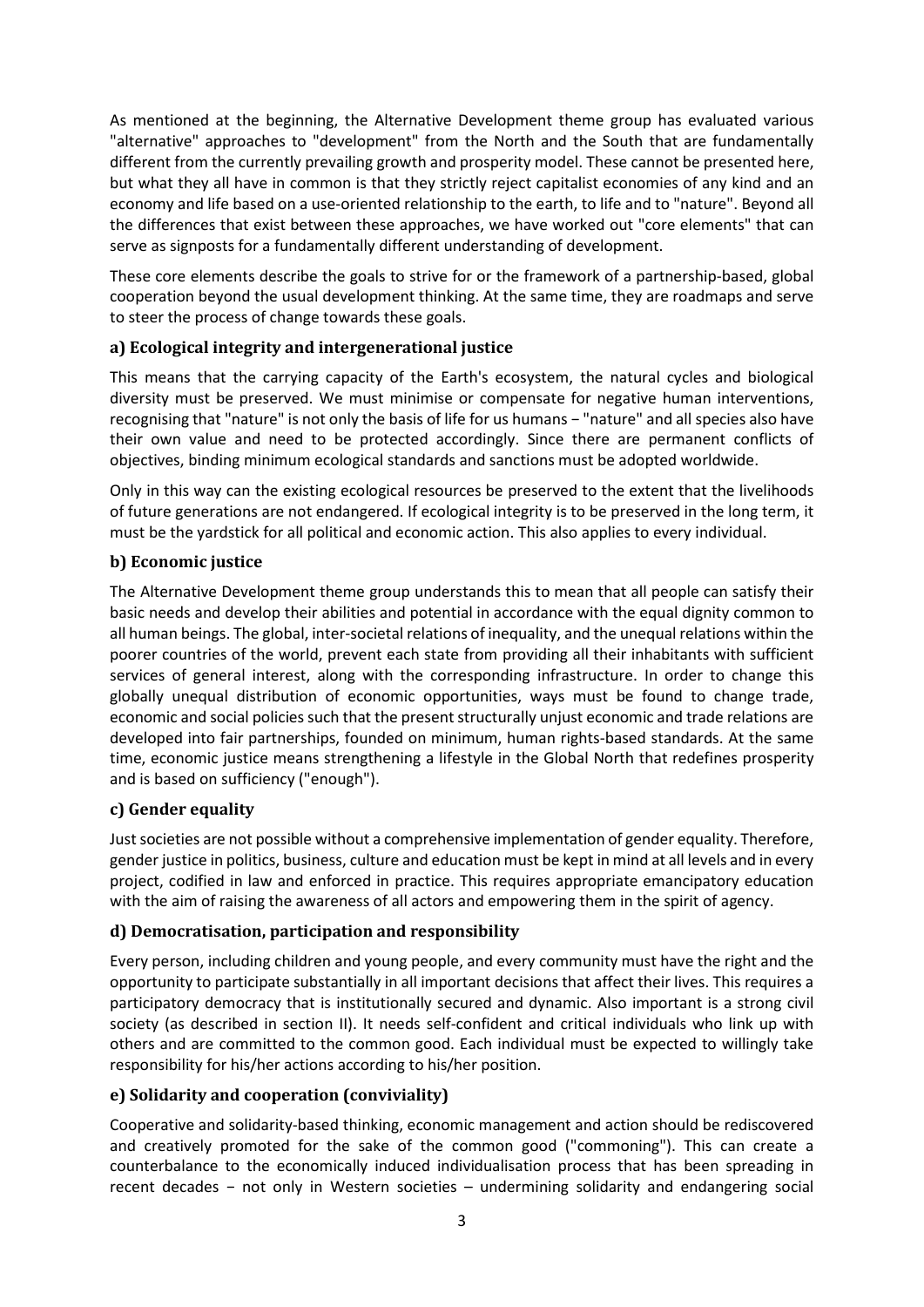cohesion. By valuing social relationships and mutual respect, we can promote a flourishing living together (conviviality) both in small communities and in complex societies.

#### f) Cultural diversity and learning from each other

The world with only be worth living in if there is a tolerant exchange in every society and between cultures. Political decisions must respect the diversity of ways of life, philosophies of life, values and communities (e.g. indigenous peoples) and must acquire appropriate institutional form. In saying this, the Alternative Development theme group is not advocating ethical relativism. Rather, it is concerned for a critical and thoughtful examination of traditions and practices within the framework outlined here.

# IV. Instead of development: cooperation for civilisational change

The core elements of alternative development provide important impulses for a sustainable concept of "development". But how might this be implemented? The Colombian anthropologist Arturo Escobar,<sup>3</sup> one of the protagonists of "beyond development", proposes the following solution: He categorically rejects "development aid as practised, for example, by US AID, the World Bank and NGOs" with a "conventional" approach. On the other hand, "cooperation" that focuses on human rights, social and ecological justice, that supports grassroots communities, etc., seems temporarily acceptable to him. However, in his opinion, the aim is "cooperation for civilisational change" that "overcomes the opposition of 'we' (the 'haves') and 'they' (the 'have-nots') and strives for inter-autonomy". This would require building "coalitions, networks of collectives and autonomous communities in the global North and South". <sup>4</sup>

As an example of such a network, Escobar cites the Via Campesina movement, an international alliance of small farmers, agricultural workers, fisher persons, landless and indigenous people from over 80 countries.<sup>5</sup> These movements need to work together and, in every case, relocalise the production of food and energy, re-communalise social life and implement procedures of collective decision-making and direct democracy. For such "cooperation to succeed, the contrasts due to different geopolitical and cultural conditions must be recognised, such as the tendency towards individualism in the North versus the emphasis on commonalities in the South".<sup>6</sup> In this way, a supranational, global movement could emerge, based on the principle of cultural diversity - one of the core elements elaborated above. In general, the "core elements" fit effortlessly into Escobar's approach. This also offers a connection to Harald Welzer's call to continue building on the civilisational project of the Enlightenment.<sup>7</sup>

# V. The core elements and their strategic location at terre des hommes

The special characteristic of terre des hommes is that all stakeholders are involved in important decisions. Therefore, it is important to examine and expand the outlined core elements in the context of further discussions with all stakeholders from full-time and voluntary work, project partners and youth representatives. terre des hommes must also check on how they relate to the international normative foundations on which it bases its work. In particular, children's and human rights as well as

<sup>3</sup> Arturo Escobar (\* 1952) is a Colombian-American anthropologist. He is professor of anthropology at the University of North Carolina in the USA and belongs to the above-mentioned group that rejects mainstream development cooperation. 4 Arturo Escobar: 25 years on: Post Development...A conversation between Gustavo Esteva and Arturo Escobar, Orla Office, Bogota,

<sup>9/2018,</sup> p.8 <sup>5</sup> Arturo Escobar, Farewell to development, ila No. 439, Oct. 20, p. 11ff. The Arbeitsgemeinschaft bäuerliche Landwirtschaft e. V. (AbL), founded in 1980, includes a majority of small and medium-sized farms and is part of Via Campesina: www.ablbw.de/startseite

<sup>6</sup> Escobar, p. 14

<sup>7</sup>Harald Welzer, Alles könnte anders sein, Ffm, 2019, p. 89,167. We are clear about the "dialectic of enlightenment" and its instrumentalisation by colonialism and neoliberalism. Cf. the reflections of the theme group on Alternative Development in the extranet (in preparation).